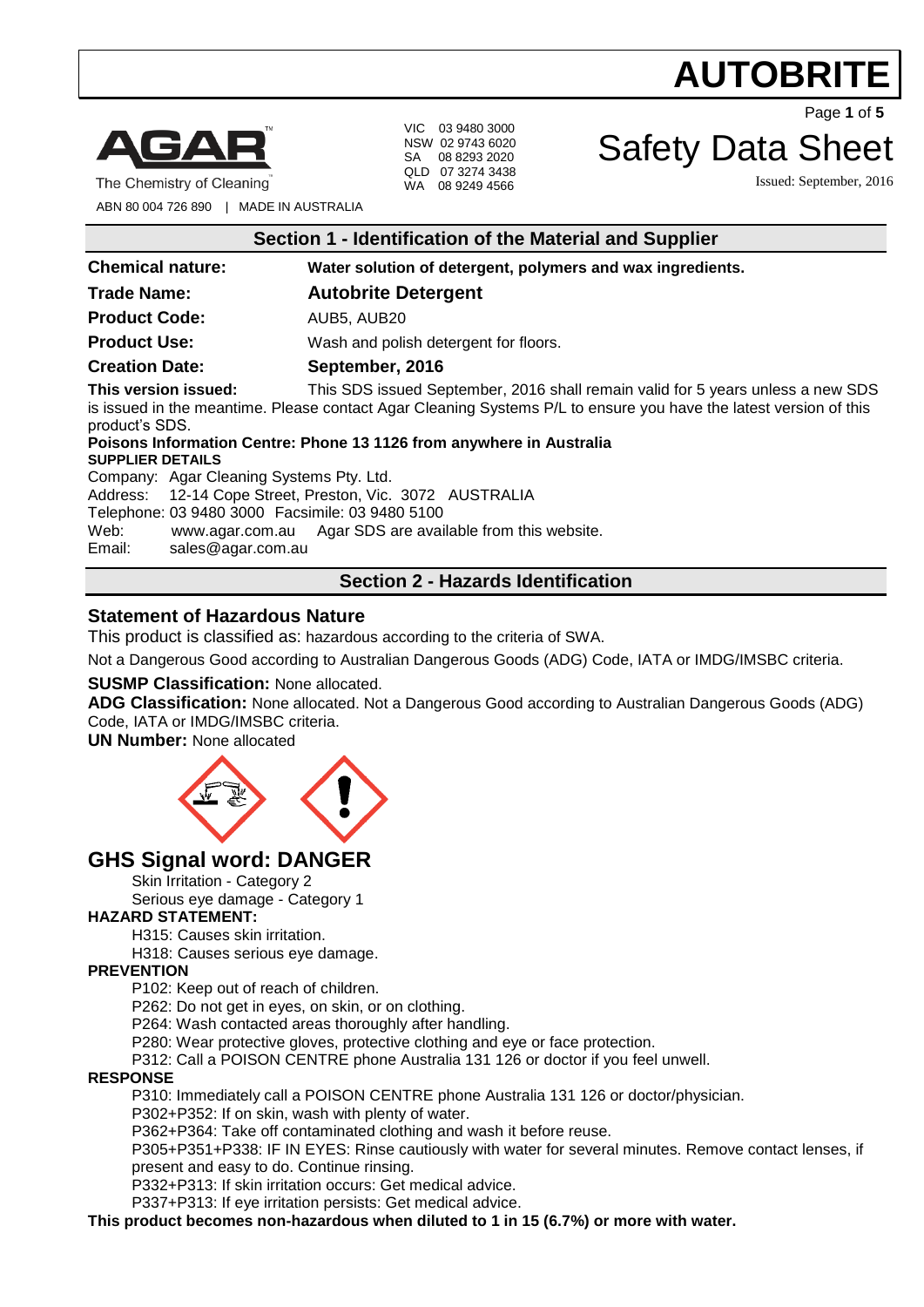Page **2** of **5**

### **Emergency Overview**

**Physical Description & Colour**: Milky off-white liquid.

#### **Odour:** Faint ammonia odour.

**Major Health Hazards:** No significant risk factors have been found for this product.

| <b>Section 3 - Composition/Information on Ingredients</b> |               |         |         |                              |
|-----------------------------------------------------------|---------------|---------|---------|------------------------------|
| <b>Ingredients</b>                                        | <b>CAS No</b> | Conc, % |         | $TWA (mg/m3)$ STEL $(mg/m3)$ |
| Anionic detergents                                        | secret        | ~10     | not set | not set                      |
| Nonionic detergents                                       | secret        | ~10     | not set | not set                      |
| Alkaline sodium salts                                     | secret        | ~10     | not set | not set                      |
| Water and other non hazardous ingredients                 | 7732-18-5     | to 100  | not set | not set                      |

This is a commercial product whose exact ratio of components may vary slightly. Minor quantities of other non hazardous ingredients are also possible.

The SWA TWA exposure value is the average airborne concentration of a particular substance when calculated over a normal 8 hour working day for a 5 day working week. The STEL (Short Term Exposure Limit) is an exposure value that may be equalled (but should not be exceeded) for no longer than 15 minutes and should not be repeated more than 4 times per day. There should be at least 60 minutes between successive exposures at the STEL. The term "peak "is used when the TWA limit, because of the rapid action of the substance, should never be exceeded, even briefly.

## **Section 4 - First Aid Measures**

## **General Information:**

You should call the Poisons Information Centre if you feel that you may have been poisoned, burned or irritated by this product. The number is 13 1126 from anywhere in Australia (0800 764 766 in New Zealand) and is available at all times. Have this SDS with you when you call.

**Inhalation:** First aid is not generally required. If in doubt, contact a Poisons Information Centre or a doctor.

**Skin Contact:** Wash gently and thoroughly with water (use non-abrasive soap if necessary) for 5 minutes or until chemical is removed.

**Eye Contact:** Immediately flush the contaminated eye(s) with lukewarm, gently flowing water for 5 minutes or until the product is removed, while holding the eyelid(s) open. Obtain medical advice immediately if irritation occurs. Take special care if exposed person is wearing contact lenses.

**Ingestion:** If product is swallowed or gets in mouth, do NOT induce vomiting; wash mouth with water and give some water to drink. If symptoms develop, or if in doubt contact a Poisons Information Centre or a doctor.

## **Section 5 - Fire Fighting Measures**

**Fire and Explosion Hazards**: The major hazard in fires is usually inhalation of heated and toxic or oxygen deficient (or both), fire gases. There is no risk of an explosion from this product under normal circumstances if it is involved in a fire.

Only small quantities of decomposition products are expected from this product at temperatures normally achieved in a fire. This will only occur after heating to dryness.

Fire decomposition products from this product are likely to be irritating if inhaled.

**Extinguishing Media:** Not combustible. Use extinguishing media suited to burning materials.

**Fire Fighting:** If a significant quantity of this product is involved in a fire, call the fire brigade.

| <b>Flash point:</b>              | Does not burn.                  |
|----------------------------------|---------------------------------|
| <b>Upper Flammability Limit:</b> | Does not burn.                  |
| <b>Lower Flammability Limit:</b> | Does not burn.                  |
| <b>Autoignition temperature:</b> | Not applicable - does not burn. |
| <b>Flammability Class:</b>       | Does not burn.                  |
|                                  |                                 |

## **Section 6 - Accidental Release Measures**

**Accidental release:** Minor spills do not normally need any special cleanup measures. In the event of a major spill, prevent spillage from entering drains or water courses. As a minimum, wear overalls, goggles and gloves. Suitable materials for protective clothing include rubber, PVC. Eye/face protective equipment should comprise as a minimum, protective glasses and, preferably, goggles. If there is a significant chance that vapours or mists are likely to build up in the cleanup area, we recommend that you use a respirator. Usually, no respirator is necessary when using this product. However, if you have any doubts consult the Australian Standard mentioned below (section 8). Stop leak if safe to do so, and contain spill. Absorb onto sand, vermiculite or other suitable absorbent material. If spill is too large or if absorbent material is not available, try to create a dike to stop material spreading or going into drains or waterways. Sweep up and shovel or collect recoverable product into labelled containers for recycling or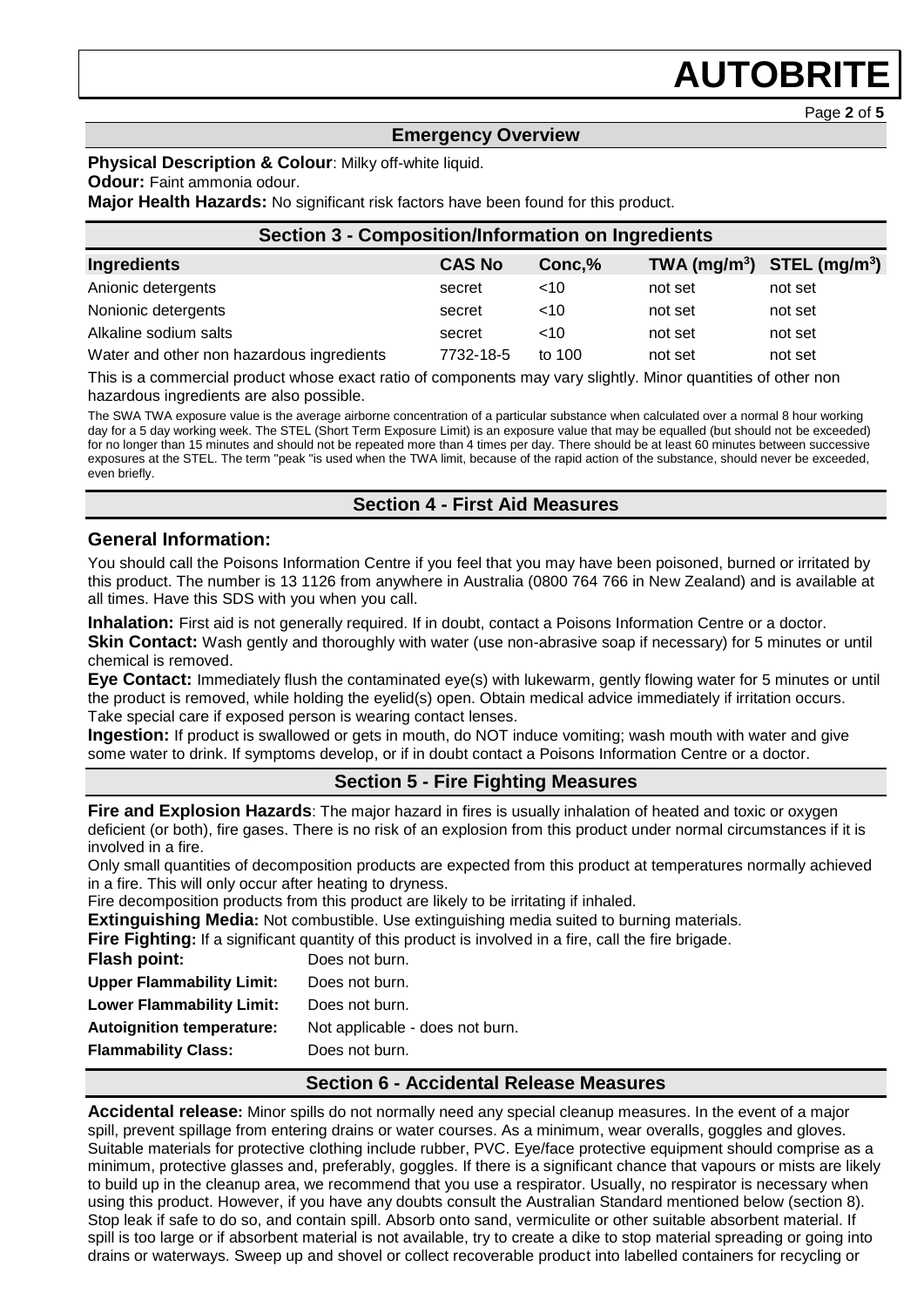Page **3** of **5**

salvage, and dispose of promptly. Recycle containers wherever possible after careful cleaning. After spills, wash area preventing runoff from entering drains. If a significant quantity of material enters drains, advise emergency services. This material may be suitable for approved landfill. Ensure legality of disposal by consulting regulations prior to disposal. Thoroughly launder protective clothing before storage or re-use.

## **Section 7 - Handling and Storage**

**Handling:** Check Section 8 of this SDS for details of personal protective measures, and make sure that those measures are followed. The measures detailed below under "Storage" should be followed during handling in order to minimise risks to persons using the product in the workplace. Also, avoid contact or contamination of product with incompatible materials listed in Section 10.

**Storage:** Make sure that the product does not come into contact with substances listed under "Incompatibilities" in Section 10.

## **Section 8 - Exposure Controls and Personal Protection**

The following Australian Standards will provide general advice regarding safety clothing and equipment:

Respiratory equipment: **AS/NZS 1715**, Protective Gloves: **AS 2161**, Occupational Protective Clothing: AS/NZS 4501 set 2008, Industrial Eye Protection: **AS1336** and **AS/NZS 1337**, Occupational Protective Footwear: **AS/NZS2210**.

## **SWA Exposure Limits TWA (mg/m<sup>3</sup>**

Exposure limits have not been established by SWA for any of the significant ingredients in this product.

No special equipment is usually needed when occasionally handling small quantities. The following instructions are for bulk handling or where regular exposure in an occupational setting occurs without proper containment systems. **Ventilation:** Not normally required.

**Eye Protection:** Eye protection such as protective glasses or goggles is recommended when this product is being used.

**Skin Protection:** You should avoid contact even with mild skin irritants. Therefore you should wear suitable impervious elbow-length gloves and facial protection when handling this product. See below for suitable material types.

**Protective Material Types:** We suggest that protective clothing be made from the following materials: rubber, PVC.

**Respirator:** Usually, no respirator is necessary when using this product. However, if you have any doubts consult the Australian Standard mentioned above.

Safety deluge showers should, if practical, be provided near to where this product is being handled commercially.

## **Section 9 - Physical and Chemical Properties:**

| <b>Physical Description &amp; colour:</b> | Milky off-white liquid.                      |
|-------------------------------------------|----------------------------------------------|
| Odour:                                    | Faint ammonia odour.                         |
| <b>Boiling Point:</b>                     | Approximately 100°C at 100kPa.               |
| <b>Freezing/Melting Point:</b>            | Below 0°C.                                   |
| <b>Volatiles:</b>                         | < 1% VOC                                     |
| <b>Vapour Pressure:</b>                   | 2.37 kPa at 20°C (water vapour pressure).    |
| <b>Vapour Density:</b>                    | As for water.                                |
| <b>Specific Gravity:</b>                  | 1.0 at $15^{\circ}$ C                        |
| <b>Water Solubility:</b>                  | Soluble in water.                            |
| pH:                                       | 9-10 (as supplied)                           |
| <b>Volatility:</b>                        | No data.                                     |
| <b>Odour Threshold:</b>                   | No data.                                     |
| <b>Evaporation Rate:</b>                  | As for water.                                |
| <b>Coeff Oil/water Distribution:</b>      | No data                                      |
| <b>Autoignition temp:</b>                 | Not applicable - does not burn.              |
|                                           | <b>Section 10 - Stability and Reactivity</b> |

**Reactivity:** This product is unlikely to react or decompose under normal storage conditions. However, if you have any doubts, contact the supplier for advice on shelf life properties.

**Conditions to Avoid:** Keep containers tightly closed.

**Incompatibilities:** Oxidising agents.

**Fire Decomposition:** Only small quantities of decomposition products are expected from this product at temperatures normally achieved in a fire. This will only occur after heating to dryness. Combustion forms carbon dioxide, and if incomplete, carbon monoxide and possibly smoke. Water is also formed. May form oxides of sulfur

**) STEL (mg/m<sup>3</sup> )**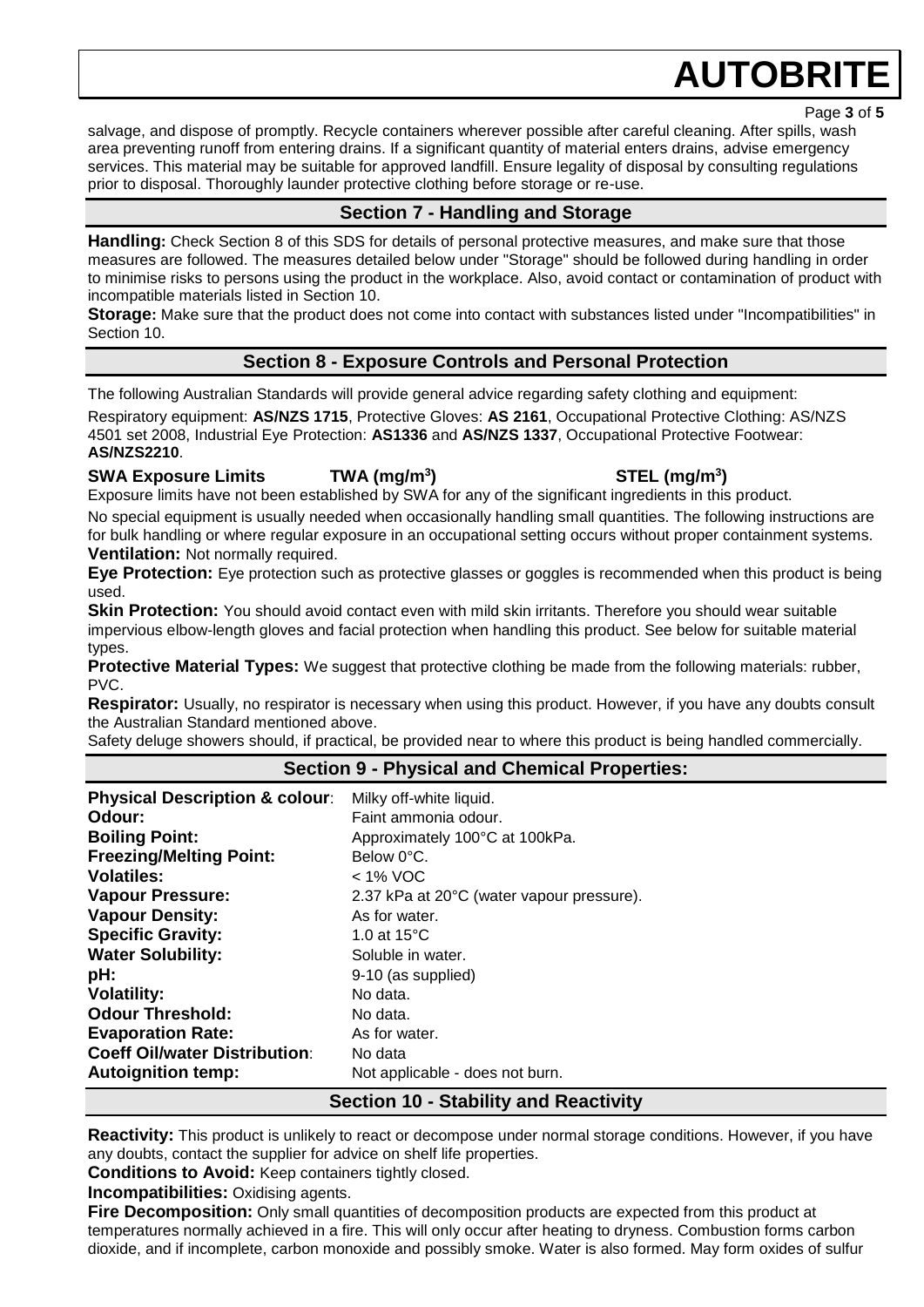Page **4** of **5**

(sulfur dioxide is a respiratory hazard) and other sulfur compounds. Most will have a foul odour. Sodium compounds. Carbon monoxide poisoning produces headache, weakness, nausea, dizziness, confusion, dimness of vision, disturbance of judgment, and unconsciousness followed by coma and death. **Polymerisation:** This product will not undergo polymerisation reactions.

## **Section 11 - Toxicological Information**

#### **Information on toxicological effects:**

| Acute toxicity                                              | No known significant effects or hazards. |  |
|-------------------------------------------------------------|------------------------------------------|--|
| Skin corrosion/irritation                                   | Irritant.                                |  |
| Serious eye damage/irritation                               | Serious eye damage                       |  |
| Respiratory or skin sensitisation                           | No known significant effects or hazards. |  |
| Germ cell mutagenicity                                      | No known significant effects or hazards. |  |
| Carcinogenicity                                             | No known significant effects or hazards. |  |
| Reproductive toxicity                                       | No known significant effects or hazards. |  |
| Specific target organ toxicity<br>(STOT)- single exposure   | No known significant effects or hazards. |  |
| Specific target organ toxicity<br>(STOT)- repeated exposure | No known significant effects or hazards. |  |
| Aspiration hazard                                           | No known significant effects or hazards. |  |

### **Classification of Hazardous Ingredients**

| Ingredient:           | <b>Health effects:</b>                     |  |  |
|-----------------------|--------------------------------------------|--|--|
| Anionic detergents    | Skin irritation and severe eye irritation. |  |  |
| Nonionic detergents   | Skin irritation and severe eye damage.     |  |  |
| Alkaline sodium salts | Serious eye damage.                        |  |  |
|                       |                                            |  |  |

### **Potential Health Effects**

## **Inhalation:**

**Short Term Exposure:** Available data indicates that this product is not harmful. In addition product is unlikely to cause any discomfort or irritation.

**Long Term Exposure:** No data for health effects associated with long term inhalation.

### **Skin Contact:**

**Short Term Exposure:** Product may be irritating, but is unlikely to cause anything more than mild transient discomfort.

**Long Term Exposure:** No data for health effects associated with long term skin exposure.

### **Eye Contact:**

**Short Term Exposure:** This product is believed to be severely irritating to eyes and may cause eye damage if contact is prolonged.

**Long Term Exposure:** No data for health effects associated with long term eye exposure.

### **Ingestion:**

**Short Term Exposure:** Significant oral exposure is considered to be unlikely. However, this product is believed to be mildly irritating to mucous membranes but is unlikely to cause anything more than mild transient discomfort. **Long Term Exposure:** No data for health effects associated with long term ingestion.

### **Carcinogen Status:**

**SWA:** No significant ingredient is classified as carcinogenic by SWA. **NTP:** No significant ingredient is classified as carcinogenic by NTP. **IARC:** No significant ingredient is classified as carcinogenic by IARC.

## **Section 12 - Ecological Information**

This product is biodegradable. It will not accumulate in the soil or water or cause long term problems.